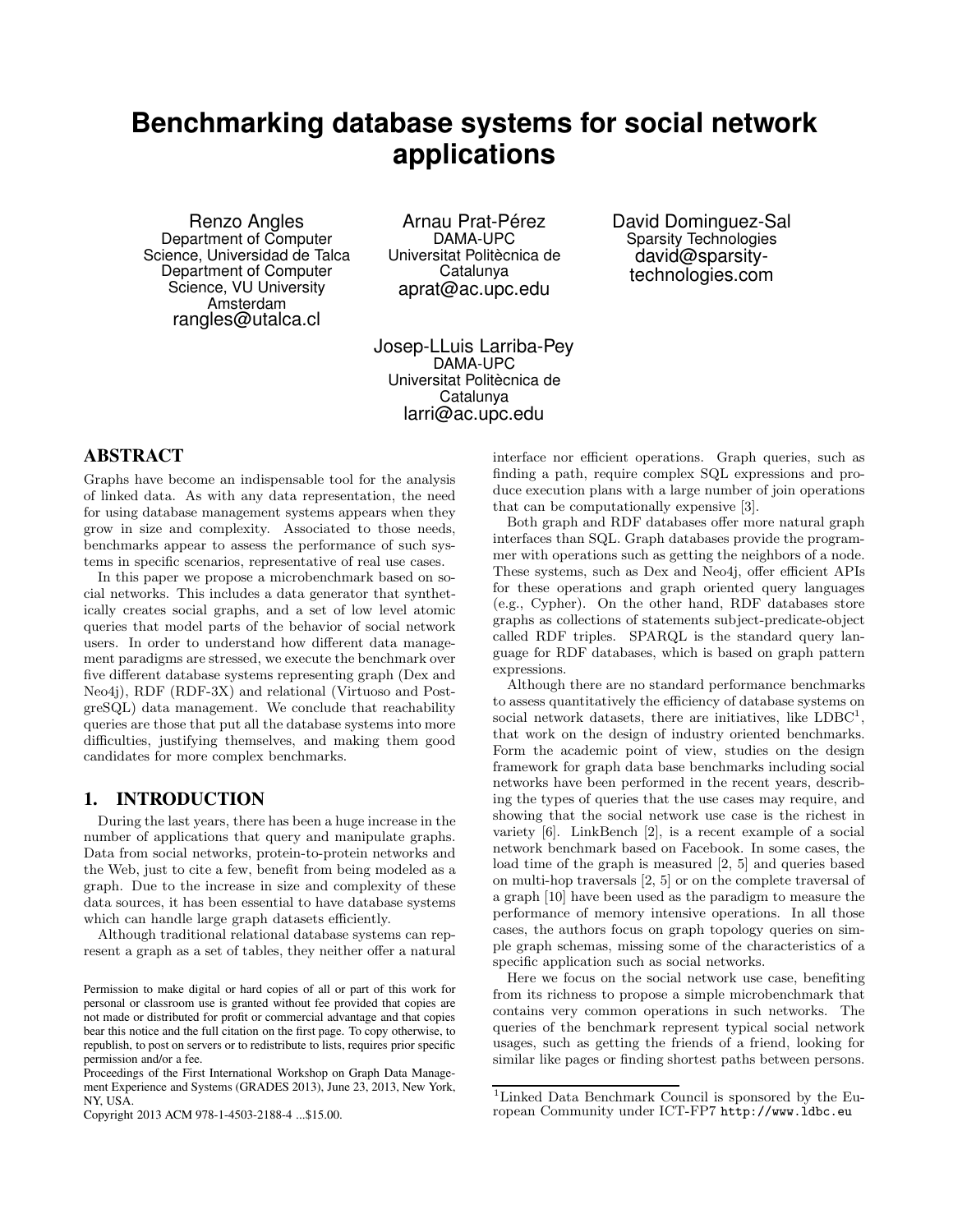This benchmark can be used not only for assessing the performance of a graph implementation, but also to build more complex environments. For example, the proposed queries can be combined to build logs of interaction of the users. The queries proposed here are envisioned as the basic primitives from which one could construct more complex graph oriented queries such as page rank, influence or recommendation queries. The benchmark proposes an easy to extend framework that can be implemented by any database system. We also describe the basic social network schema that can be populated with social network-like data, which mimics real-world data distributions found in social networks, such as Facebook. This generation procedure creates both the graph and the query set instances as a data stream, which can be used to build large graphs without large memory requirements.

In this paper, we analyze the proposed queries in order to understand the complexity of social network applications. We execute the microbenchmark on five databases (Dex, Neo4j, RDF-3X, Virtuoso and PostgreSQL) and compare the impact of the queries on those systems. We conclude that graph reachability queries are the most challenging query family in terms of time complexity. We observe that relational databases have performance struggles to compute long paths for such queries and graph and RDF databases show better performance.

The rest of the paper is structured as follows. In Section 2, we present the microbenchmark by describing the data schema, the data generation process, the queries, the generation of test data, and the performance metrics. In Section 3 we describe the experimental setup. In Section 4 we show and discuss the results. Finally, in Section 5 we present some conclusions.

#### 2. MICROBENCHMARK DESCRIPTION

This section presents the microbenchmark including the graph data schema, the data generation method, the query set, test data selection, and the performance metrics.

#### 2.1 Graph data schema

Our data model defines two types of entities as shown in Figure 1: person and webpage. Persons are linked to other persons by a "friend" undirected relationship, and are linked to webpages by a "like" directed relationship. The attributes of a person are the pid (person identifier), the name, and two optional fields, the age and the location. A webpage has attributes wpid (webpage identifier), URL, and optionally a creation date. Note that an instance of this schema is an attributed bipartite graph with directed and undirected edges with two types of nodes and edges.

#### 2.2 Graph data generation.

Stream edge data generator. We have developed a general-purpose graph data generator based on the Recursive Matrix (R-Mat) model [5]. The basic idea behind R-Mat is a recursive procedure to add edges in the adjacency matrix of the graph (starting from an empty matrix), until a given number of edges have been added. The recursive procedure subdivides the adjacency matrix of the graph into four partitions (named a, b, c, d) where the selection of one partition follows a probability  $\rho_x$  (e.g.,  $\rho_a = 0.55$ ,  $\rho_b = 0.15$ ,  $\rho_c = 0.1$  and  $\rho_d = 0.2$ , and adds an edge at the end of the recursion (i.e. when a  $1 \times 1$  matrix has been reached).



Figure 1: The data schema of the microbenchmark graph.

We propose a strategy which is based on simulating the R-Mat recursion process. We store the distribution of edges in an array, and construct the graph using such distribution. The advantage of this approach is that it allows the sequential generation of nodes and edges in a streamed fashion, which increases the scalability of the generation process. The explanation is given as follows.

Assume that G denotes the graph to be generated, N the number of nodes, and  $E$  the number of edges. First, we construct an array  $D$  of length  $N$ , such that the value of  $D[i]$  defines the number of edges (degree) of node i, for  $1 \leq i \leq N$ .

Second, we simulate the R-Mat recursive procedure  $E =$  $N \log N$  times<sup>2</sup>, but we do not materialize the edge. At the end of each recursion we increment the value of both  $D[s]$ and  $D[t]$  when an edge  $(s, t)$  is added. If G is directed, the value of  $D[t]$  is not incremented. After the second step, D contains the distribution of degrees for all the nodes in G.

Third, the edges of G are materialized by traversing D. For each node i, we generate a sequence of  $D[i]$  edges of the form  $(i, j)$  such that  $j > i$  and  $D[j] > 0$ . If G is directed, then the latter condition does not apply. For each generated edge, we decrease the value of  $D[i]$  by one. If G is undirected, we also decrease the value of  $D[j]$ . Note that this procedure avoids generating repeated edges while the original R-Mat algorithm did not avoid such case.

Since the basic R-Mat algorithm produces bumpy histograms, we smooth them by updating the  $\rho$  probabilities at each step of the recursion, as suggested in [5]. The probability  $\rho_x$  at stage i of the recursion is defined as  $\rho_x^i$  =  $abs(\rho_x^{i-1} + (0.25 - \rho_x^0) / log_2 N)$ . Following this procedure, the probability in the last recursion step of the algorithm is  $\rho_x = 0.25$ . Note that each probability  $\rho_x$  is updated log<sub>2</sub> N times according to the height of the recursion tree.

Social data generation. The generation of social network data is based on the use of information published by current social network applications, for example the Facebook Annual Report of year 2012 [7]. Therefore, we try to produce synthetic data having characteristics present in real-life social networks.

The number of users in Facebook is significantly larger than the number of webpages. To simulate this, we set 80% of the nodes as persons and 20% as webpages. The identifier of a person node (i.e., the attribute pid) is an integer value in the range  $[1, N \times 0.8]$ , where N is the number of

<sup>2</sup> Studies on the evolution of real networks, and in particular social networks, have shown that the number of edges grows super-linearly in the number of nodes N and below  $N^2$  [8].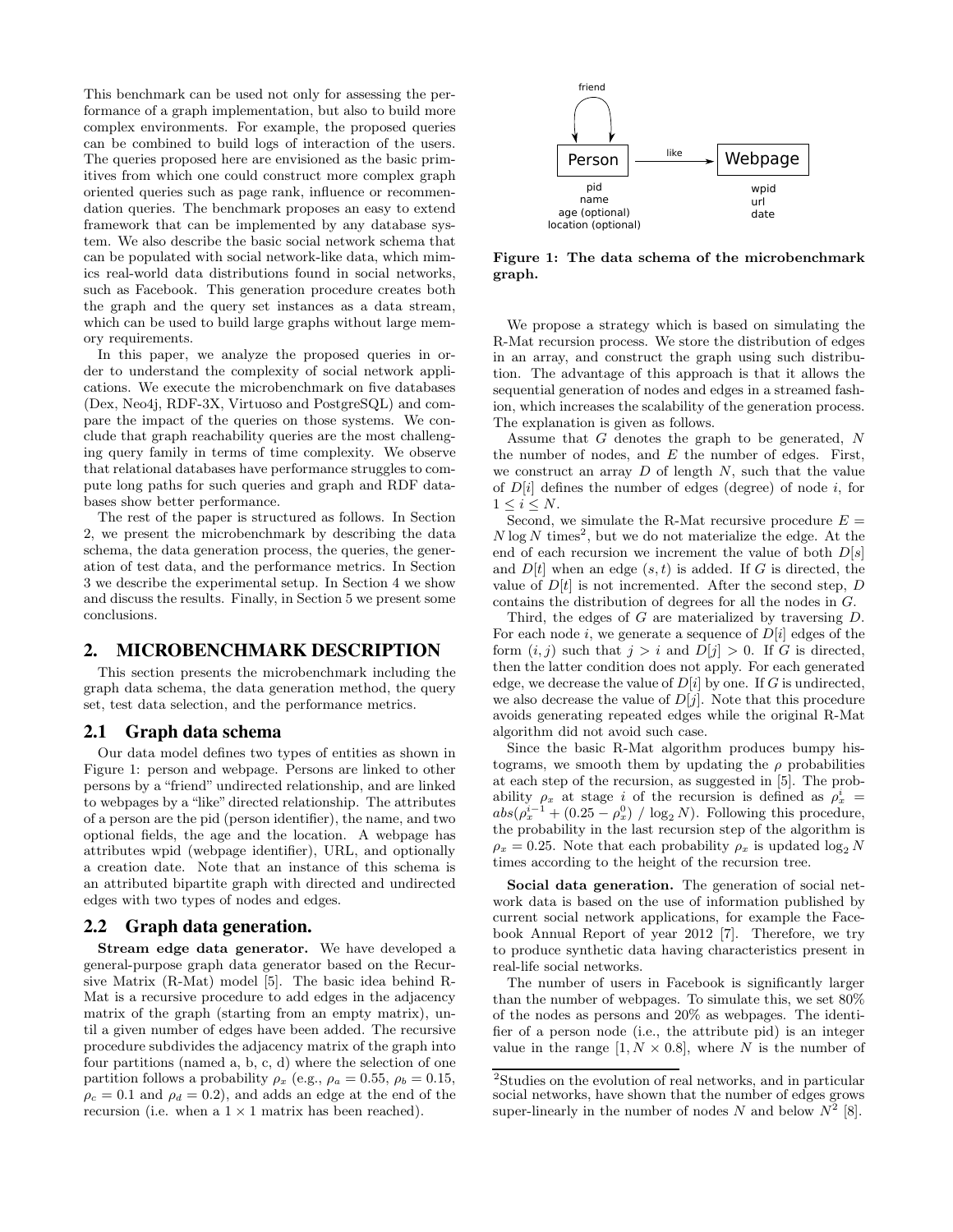| $\mathbf Q$     | Description                               | Type          |
|-----------------|-------------------------------------------|---------------|
| $\overline{1}$  | Get all the persons having a name N       | Select        |
| $\overline{2}$  | Get all the persons who like a given      | Adjacency     |
|                 | webpage W                                 |               |
| 3               | Get the webpages that person P likes      | Adjacency     |
| $\overline{4}$  | Get the name of the person with a         | Select        |
|                 | given PID                                 |               |
| 5               | Get the friends of the friends of a given | Reachability  |
|                 | person P                                  |               |
| 6               | Get the webpages liked by the friends     | Reachability  |
|                 | of a given person P                       |               |
| $\overline{7}$  | Get persons that like a webpage which     | Reachability  |
|                 | a person P likes                          |               |
| 8               | Is there a connection (path) between      | Reachability  |
|                 | persons P1 and P2?                        |               |
| 9               | Get the shortest path between persons     | Reachability  |
|                 | P1 and P2                                 |               |
| 10              | Get the common friends between per-       | Pattern       |
|                 | sons P1 and P2                            | matching      |
| $\overline{11}$ | Get the common webpages that per-         | Pattern       |
|                 | sons P1 and P2 like                       | matching      |
| 12              | Get the number of friends of a person P   | Summarization |

Table 1: The queries of the microbenchmark with their description and classification.

nodes in the graph. The names of persons and locations are selected randomly from dictionaries including 5494 first names, 88799 last names, and 656 locations. Hence, the probability of having duplicated pairs of these two attributes depends on the size of the graph and the distributions used. The occurrence of attributes age and location follows probabilities 0.6 and 0.3 respectively. The age of a person is a random integer between 10 and 73. The identifier of a node webpage (i.e., the attribute wpid) is an integer in the range  $[(N \times 0.8) + 1, N]$ . The attribute URL follows the pattern http://www.site.org/webpageID.html where ID is the wpid of the webpage. The probability of including a random creation date for a webpage is 0.6.

Resembling the data generator of the benchmark for the Facebook social graph [2], we use the general-purpose method for graph generation to obtain power-law distributions for the edges corresponding to relationships friend and like.

#### 2.3 Queries

We perform a selection of domain specific queries for the microbenchmark. Our approach is based on the user interaction with Facebook to identify atomic actions that are mapped to the queries of the benchmark. Such interaction includes an analysis of the data displayed in the user profile page, the user wall page, and the profile page of a user's friend.

A microbenchmark is used to evaluate the individual performance of atomic operations (such as joins and aggregations in relational databases), rather than more complex queries [4]. In the context of graphs we find several microqueries which can be considered atomic and we group them into adjacency, reachability, pattern matching and summarization queries [1]. Also, we add select queries that are relevant in the context of social networks.

Based on an analysis of the user interaction with a social network platform, we defined the query mix shown in Table 1. Query Q1 represents a selection given an attribute value. Queries Q2 and Q3 can be used to test the efficiency when obtaining the adjacent nodes of an edge. They are

useful to compare the performance for querying incoming and outgoing edges. Queries Q5, Q6 and Q7 are reachability queries oriented to evaluate the support of a simple path expression with fixed path length. Although the length of the paths is fixed, the direction of the edges can influence the performance of a system. Moreover, the evaluation of adjacency queries is strongly influenced by the intermediate results (i.e., the degree of the nodes).

The support for recursive queries is the objective of queries Q8 and Q9. Query Q8 is simpler than query Q9 because the former requests a connectivity test and Q9 searches the shortest path. However, in our experiments we did not detect that any of the systems under test performed such optimization. Note that recursive queries are well-know difficultto-solve examples for database systems implementing join operations [10].

Queries Q10 and Q11 are common graph pattern matching queries. Note that a simple graph pattern (Q11) can be converted into a complex one (e.g., the cyclic pattern of Q10) just by changing the direction of the edges. Finally, query Q12 is an example of a common aggregate operation that most database systems support.

Note that these essential queries can be composed and/or grouped in order to describe more complex queries. Additionally, the order of the queries can be controlled to construct a query mix that reflects the workflow of a user interacting with a social network platform. Such composite operations are out of the scope of the present article.

## 2.4 Test data generation

In addition to the social network data file, the generator produces an XML file containing test data, that is data to be used in the creation of query instances. For example, if the benchmark issues 10,000 instances of Q1, then the data file contains a list of 10,000 names.

The test data is grouped as follows: IDs of people (used for queries Q3, Q4, Q5, Q6, Q7, Q12); names of people (used for query  $Q1$ ); IDs of webpages (used for query  $Q2$ ); pairs of IDs  $\langle$  person,person $\rangle$  such that these two people are connected by a "friend" relationship (used for query Q10); pairs of IDs  $\leq$  person,webpage $>$  such that there is a relationship "like" between the person and the webpage; and pairs of IDs  $\langle$  person, person $\rangle$  such that there is a path between them (used for queries Q8 and Q9).

The selection of test data runs in parallel to the graph data generation process. Hence, the data is generated as a stream of query instances. For all queries but Q8-Q9, the selection is based on dividing the data space in equally spaced slices of the stream, taking a sample at the beginning of each slice. Considering that the data space is the set of nodes ordered by degree, this method ensures that we obtain test nodes of several degrees.

In the case of Q8-Q9, the process selects as many nodes as query instances are needed, which are "seeds for the paths", before reading the stream. Then, the process will connect to the stream of edges and will simulate random walks starting from the seeds. Each edge will extend a path if any of the nodes is the end of a seeded path, otherwise the edge is ignored. In Appendix B we show the distribution of such paths.

## 2.5 Performance metrics and Indexes

As an academic benchmark, we only consider execution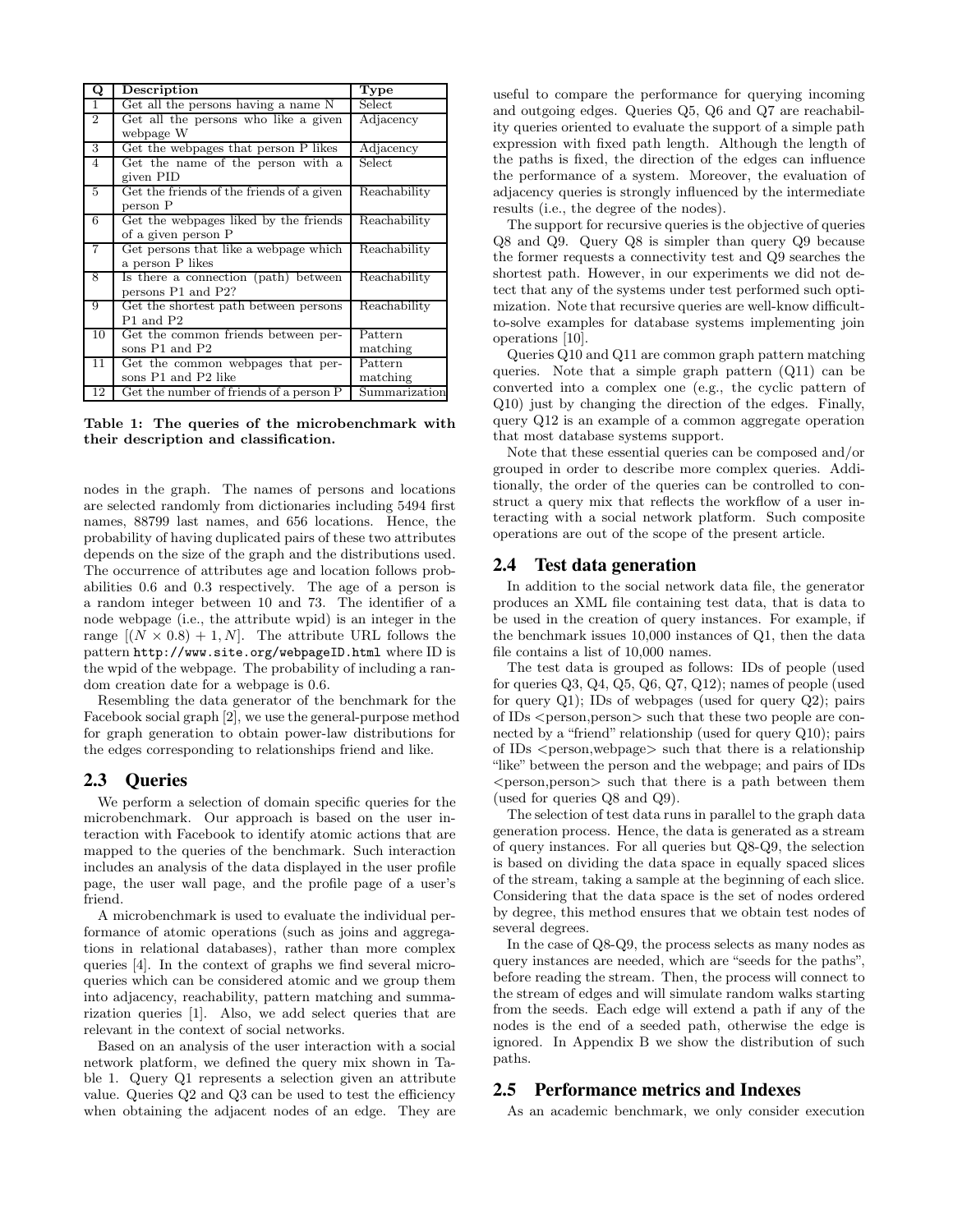times, and not price per transaction or transactions per unit of time. In this paper, we measure the response time as a metric.

Data loading Time. The time required to load the data from the source file. This metric includes any time spent by the system to build index structures and statistical data.

Query execution time. This is the central performance metric of the benchmark. It refers to the time spent by a database system to execute a single query. The execution time of a query Q is given by the average time of executing several instances of Q.

Data indexes. Since the benchmark can be implemented in several environments, it allows indexes for any of the data attributes and relations. We do not limit the type of indexes created as long as their construction time is accounted during the graph load time.

#### 3. EXPERIMENTAL SETUP

The database systems selected cover graph, RDF and relational databases. The graph databases chosen are Dex  $(v4.7)$  [6] and Neo4j  $(v1.8.2$  Community). As a representative of RDF stores, we chose RDF-3X [9]. We chose PostgreSQL (v9.1) and Virtuoso (7.0) as representatives of relational databases. The first is a row based database, while the second is a column store with extensions for expressing graph-like queries in SQL.

The benchmark was implemented for all the tested systems on Java 1.6. The test-drivers for Dex and Neo4j were implemented by using their respective Java APIs, hence the database is embedded into the application. We have two different implementations for Neo4j, named NeoAPI and Neo-Cypher. In NeoAPI, the queries were implemented by using the query functions of the API. In NeoCypher, the queries were expressed in the Cypher query language. RDF-3X, Virtuoso and PostgreSQL were evaluated as system services through the corresponding Java drivers. The query languages SQL and SPARQL were used in relational and RDF databases respectively. In the case of Virtuoso, we use the TRANSITIVE extension to implement graph traversals by means of transitive queries. We use prepared statements in NeoCypher, Virtuoso and PostgreSQL (i.e., each query was precompiled and parameterized to save the overhead of compilation).

The social graph schema was modeled in relational databases with the following tables: Person(id, name, age, location), Webpage(id, url, creation), Friend(pid1, pid2) and Like(pid, wpid). We created indexes for primary keys and attributes, according to the query requirements of the benchmark. For RDF, we generate URIs for nodes and create RDF triples for attributes and edges. Note that we measure the systems with the default configuration provided by the vendor, which means that they might achieve better results if consciously tuned.

We have tested the systems against graphs ranging from 1K nodes to 10M nodes. The datasets used in this paper are described in Appendix A. All systems were able to load the graphs at a speed of 50k-100k objects per second after using bulk loading for RDF-3X, PostgreSQL and Virtuoso, and API loaders for Dex and Neo4j. In this paper, we will not focus on the load time of the systems.

Due to space restrictions, in this paper we show the results for six out of the twelve queries. The detailed results will

also be available online in the website of the authors<sup>3</sup>. We have chosen Q1, Q3, Q6, Q9, Q11 and Q12 as representatives of each of the query types described in Section 2. For each query, we run 10K query instances and we report the average execution time of three consecutive runs. In order to obtain measures similar to those of a working server, the benchmark executes a hot warm-up run with the same query instances and parameters as the main three runs just before them.

To run the benchmark, we have used a computer with the following characteristics: Intel Xeon E5530 CPU at 2.4 Ghz, 32GB of Registered ECC DDR3 memory at 1066 Mhz, a 1Tb hard drive with an ext3 file system. The operating system was a Linux Debian with 2.6.32-5-amd64 kernel.

#### 4. EXPERIMENTAL RESULTS

Figure 2 shows the results obtained by the different systems on the selected queries. Broadly speaking, better performance results are obtained on graph databases compared with relational or RDF technology. Among the test implementations, Dex and Neo4j executed the queries in the shortest time and show similar scalability profiles, though Dex is the fastest overall. Furthermore, the introduction of a graph query language in the benchmark is not a prohibitive cost. In general, the results of Neo4j when using the Cypher query language are slower than the API counterpart, but the scalability is similar to the native implementation.

According to the results presented in Figure 2, the queries that stress more all the database systems are Q6 and Q9 which address reachability. While all the systems scale well independently of the graph size for non-reachability queries, the execution time for Q6 and Q9 increases significantly with the number of objects in the graph.

One interesting aspect to consider is how the execution times of the query instances vary with respect to the characteristics of the parameters of the query. For instance, we have analyzed the impact of the degree of the source node in query Q6 (i.e., the number of friends of the source node person). Figure 3 shows the execution times for the different instances of Q6, for the graph with 10M of nodes, for each of the systems. Based on the degree of the source node, we have classified the instances in three groups: degree between 1 and 10; between 11 and 100; and between 101 and 1000 (the degree distribution of the source nodes used in query Q6 is shown in Appendix B). We observe that the execution time of the instances is dependent on the degree of the node for all the tested systems.

In the case of Q9, which is the shortest path query, we see that graph databases obtain the best results. This shows that Dex and Neo4j exploit their graph-oriented structures, plus a good implementation of the breath-first search algorithm (as described in the documentation of the systems and confirmed by the developers). On the other side, we see that RDF-3X, Virtuoso and PostgreSQL have severe scalability problems, showing that relational and RDF databases are less specialized for path-traversal oriented graph queries.

In order to better understand the behavior of the different systems when computing query Q9, the average cost per path length taken by each database system is shown in Figure 4, and the path length distributions of the shortest-path queries for different graph sizes is shown in Figure 5. Figure 4 shows that all the database systems follow a similar

 ${}^{3}$ http://ing.utalca.cl/~rangles/gdbench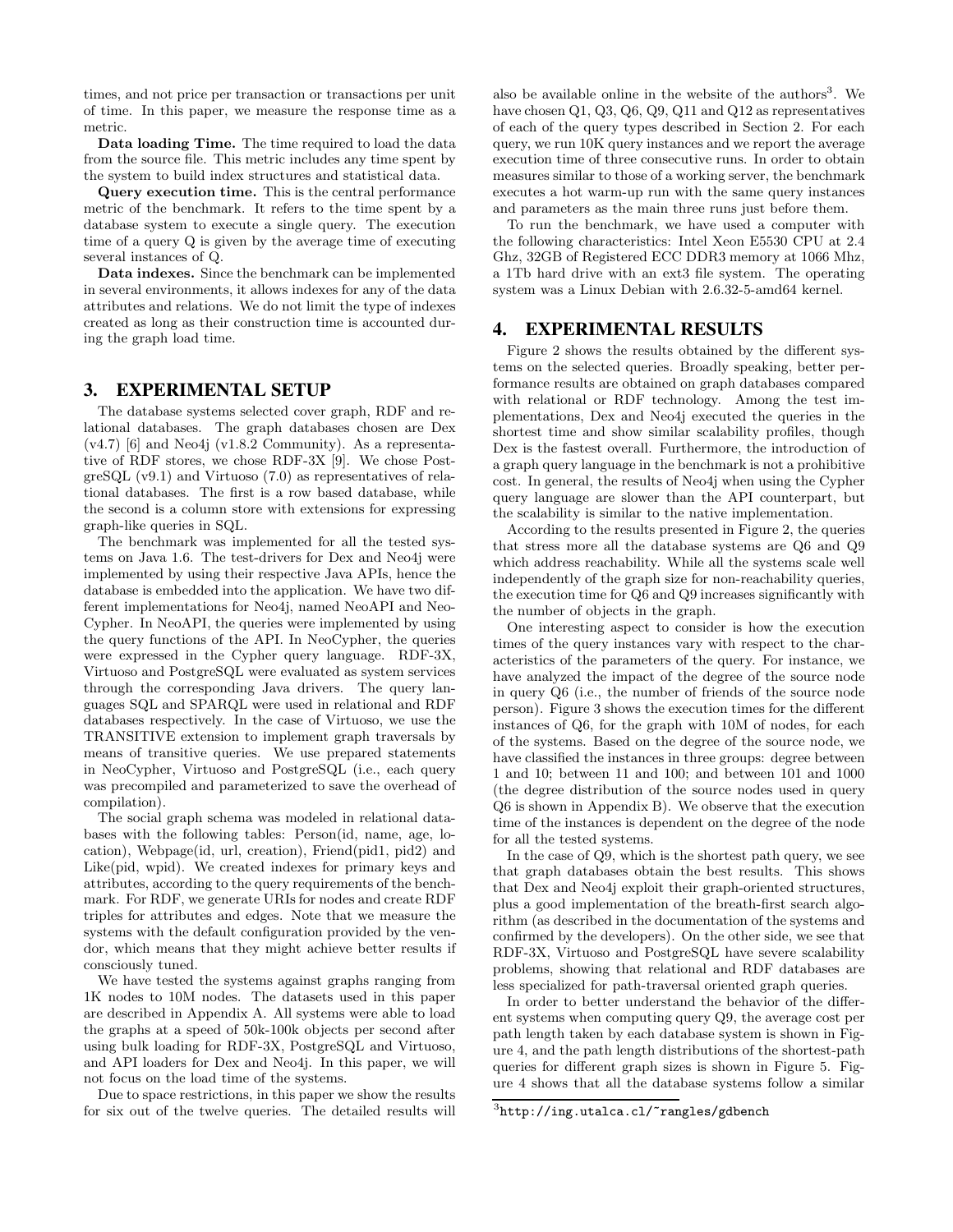trend: the larger the graph and the longer the path to compute, the larger is the time needed to execute the query. The query workload for Q9 is dominated by short paths (i.e., one and two hops, as seen in Figure 5). This masks the deteriorating performance of PostgreSQL and RDF-3X for long paths, as shown in Figure 2 and Figure 4.

Looking at PostgreSQL, we see a large variability for the largest graphs in Q9 as shown in Figure 2. PostgreSQL is very sensitive to the length of the paths in the query instance set. When these paths are up to three hops long, the system scales well. However, with paths of size four or more, the time needed for the computation increases significantly. The explanation for this behavior is a consequence of the implementation of the shortest-path in SQL. Graph traversal queries in SQL imply the generation of query plans with recursive joins. The reported implementation (which was the fastest in PostgreSQL) is a sequence of six SQL queries, each one asking for a path of a given length, from one to six. An alternative implementation is the usage of the WITH RECURSIVE operator that facilitates the traversal of hierarchies. However, the current implementation computes all the paths and does not stop once a path is found. Since many instances of Q9 contain short paths, the former implementation is more efficient.

Although Virtuoso is not as efficient as graph databases, it exhibits better scalability compared to PostgreSQL, thanks to the use of transitive subqueries implemented by means of the TRANSITIVE operator. Although this operator is not really optimized for memory efficiency (issue confirmed by the developers of Virtuoso), it allows to stop the evaluation when the first solution is found. This feature can explain the best behavior in comparison with PostgreSQL. In Appendix C we discuss results of evaluating PostgreSQL and Virtuoso using stored procedures.

RDF-3X shows a very good performance as long as the paths are just one hop long. However, for paths longer than one, its performance decreases significantly as long as the size of the database increases, standing between Virtuoso and PostgreSQL in terms of performance. An important issue with the evaluation of RDF databases is the cost of translating between external (URIs) and internal identifiers. In the simpler queries, the execution time can be strongly influenced by such translation.

## 5. CONCLUSIONS AND FUTURE WORK

In this paper, we have proposed and described a microbenchmark for database systems based on social networks. The benchmark proposes and implements a graph generator to synthetically generate graphs with social network characteristics like Facebook, and a set of atomic queries that mimic the typical usages in social network applications.

The query set includes several types of queries that are common in social networks: selection, adjacency, reachability, pattern matching and summarization queries as part of more complex queries or actions by the user. All database systems tested in the paper were able to complete the queries in a reasonable time with the exception of the reachability queries, which were found to be the most stressful queries for all the systems. The relational database systems were not able to compute those queries in a reasonable time when the number of hops for the traversal was larger than 4. Overall, graph databases benefit from the benchmark for all the query types.

In the near future, we will propose a new benchmark based on the queries of this work. This new benchmark will stress the concurrent user sessions that social networks have to process. One such new query will be a composite of several smaller queries that will interact to form a user session like those exercised in a real world environment. Moreover, we expect to include update operations as part of the workload.

#### 6. ACKNOWLEDGEMENTS

The members of DAMA-UPC thank the Ministry of Science and Innovation of Spain and Generalitat de Catalunya, for grant numbers TIN2009-14560-C03-03 and GRC-1187 respectively, and IBM CAS Canada Research for their strategic research grant. David Dominguez-Sal thanks the Ministry of Science and Innovation of Spain for the grant Torres Quevedo PTQ-11-04970. The members of UPC and VUA would like to thank the European Community's Seventh Framework Programme FP7/2007- 2013 for funding the LDBC project. Renzo Angles is funded by Fondecyt Chile grant 11100364. Finally, the authors would like to thank Orri Erling for his guiding on implementing the Virtuoso test drivers and stored procedures.

#### 7. REFERENCES

- [1] R. Angles. A comparison of current graph database models. In ICDEW, pages 171–177, 2012.
- [2] T. G. Armstrong, V. Ponnekanti, D. Borthakur, and M. Callaghan. Linkench: a database benchmark based on the facebook social graph. In ACM SIGMOD, 2013 (To appear).
- [3] J. Biskup and H. Stiefeling. Transitive closure algorithms for very large databases. In Workshop on Graph Theoretical Concepts in Computer Science, 1988.
- [4] H. Boral and D. J. DeWitt. A methodology for database system performance evaluation. SIGMOD Record, 14(2):176–185, 1984.
- [5] D. Chakrabarti, Y. Zhan, and C.s Faloutsos. R-mat: A recursive model for graph mining. In ICDM, 2004.
- [6] D. Dominguez-Sal, P. Urbón-Bayes, A. Giménez-Vañó, S. Gómez-Villamor, N. Martínez-Bazan, and J. Larriba-Pey. Survey of graph database performance on the hpc scalable graph analysis benchmark. In IWGD, pages 37–48, 2010.
- [7] Facebook. Annual report 2012 (10k). 1 Feb. 2013.
- [8] J. Leskovec, J. Kleinberg, and C. Faloutsos. Graph evolution: Densification and shrinking diameters. TKDD, 1(1):2, 2007.
- [9] T. Neumann and G. Weikum. The rdf-3x engine for scalable management of rdf data. VLDB Journal, 19(1):91–113, 2010.
- [10] Mihalis Yannakakis. Graph-Theoretic Methods in Database Theory. In PODS, pages 230–242. ACM Press, 1990.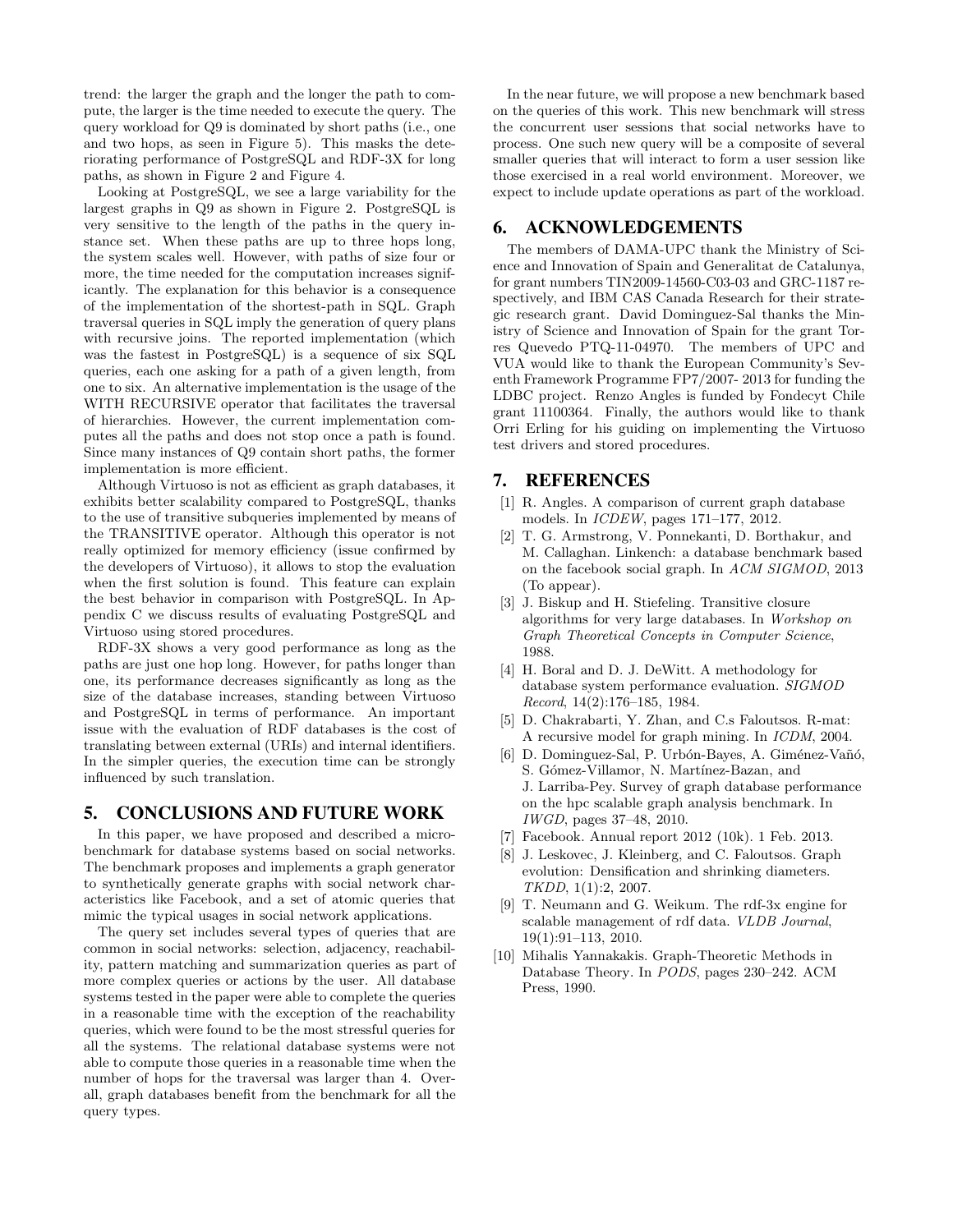

Figure 2: Time in microseconds for queries Q1, Q3, Q6, Q9, Q11 and Q12 for graphs varying from 1,000 to 10M nodes.

 $\bar{1}$ 

 $\frac{100K}{Nodes}$ 



100  $(uss)$ m. Time NeoCypher 100 10000 RDF-3X 10000  $1000$ (us) Time  $10$  $\bar{1}$  $\frac{100K}{N \text{odes}}$  in it  $\frac{10K}{N \text{odes}}$  is  $\frac{100K}{N \text{odes}}$ <br>Virtuoso  $\frac{100K}{N \text{odes}}$  $10000$  $100$  $\overline{10}$  $(us)$ (us)  $\tt Time$  $\frac{1}{2}$ 

Dex NeoAPI

Figure 3: Time in microseconds for Q6 for different systems grouped by the degrees of the input nodes for the 10M graph.

Figure 4: Time in microseconds for computing the shortest path algorithm used in Q9. The plots show different path lengths (from 1 to 5) in the plot lines and graph sizes in the horizontal axis.

 $\frac{100K}{Nodes}$